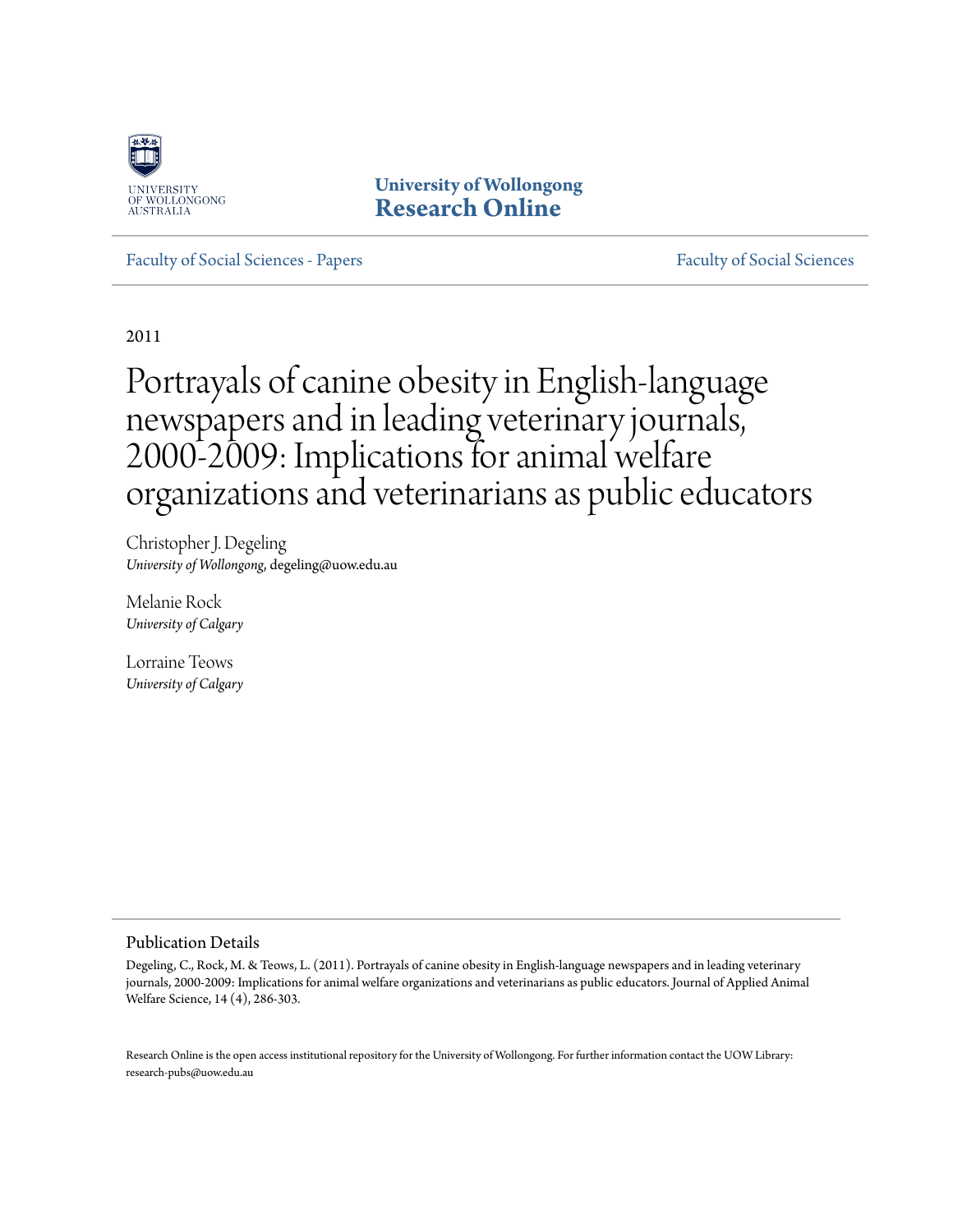Portrayals of canine obesity in English-language newspapers and in leading veterinary journals, 2000-2009: Implications for animal welfare organizations and veterinarians as public educators

#### **Abstract**

In industrialized societies, more than 1 in 3 dogs and people currently qualify as overweight or obese. Experts in public health expect both these figures to rise. Although clinical treatment remains important, so are public perceptions and social norms. This article presents a thematic analysis of English-language mass media coverage on canine obesity from 2000 through 2009 and compares these results with a thematic analysis of articles on canine obesity in leading veterinary journals during the same time period. Drawing on Giddens's theory of structuration, this study identified articles that emphasized individual agency, environmental structure, or both as contributors to canine obesity. Comparisons with weight-related health problems in human populations were virtually absent from the veterinary sample. Although such comparisons were almost always present in the media sample, quotations from veterinarians and other spokespeople for the welfare of nonhuman animals emphasized the agency of individual caregivers (owners) over structural influences. Now that weight gain and obesity have been established as a pressing animal welfare problem, these results suggest a need for research and for interventions, such as media advocacy, that emphasize intersections between animal-owner agency, socioenvironmental determinants, and connections between animal welfare and human health. Taylor & Francis Group, LLC.

#### **Disciplines**

Education | Social and Behavioral Sciences

#### **Publication Details**

Degeling, C., Rock, M. & Teows, L. (2011). Portrayals of canine obesity in English-language newspapers and in leading veterinary journals, 2000-2009: Implications for animal welfare organizations and veterinarians as public educators. Journal of Applied Animal Welfare Science, 14 (4), 286-303.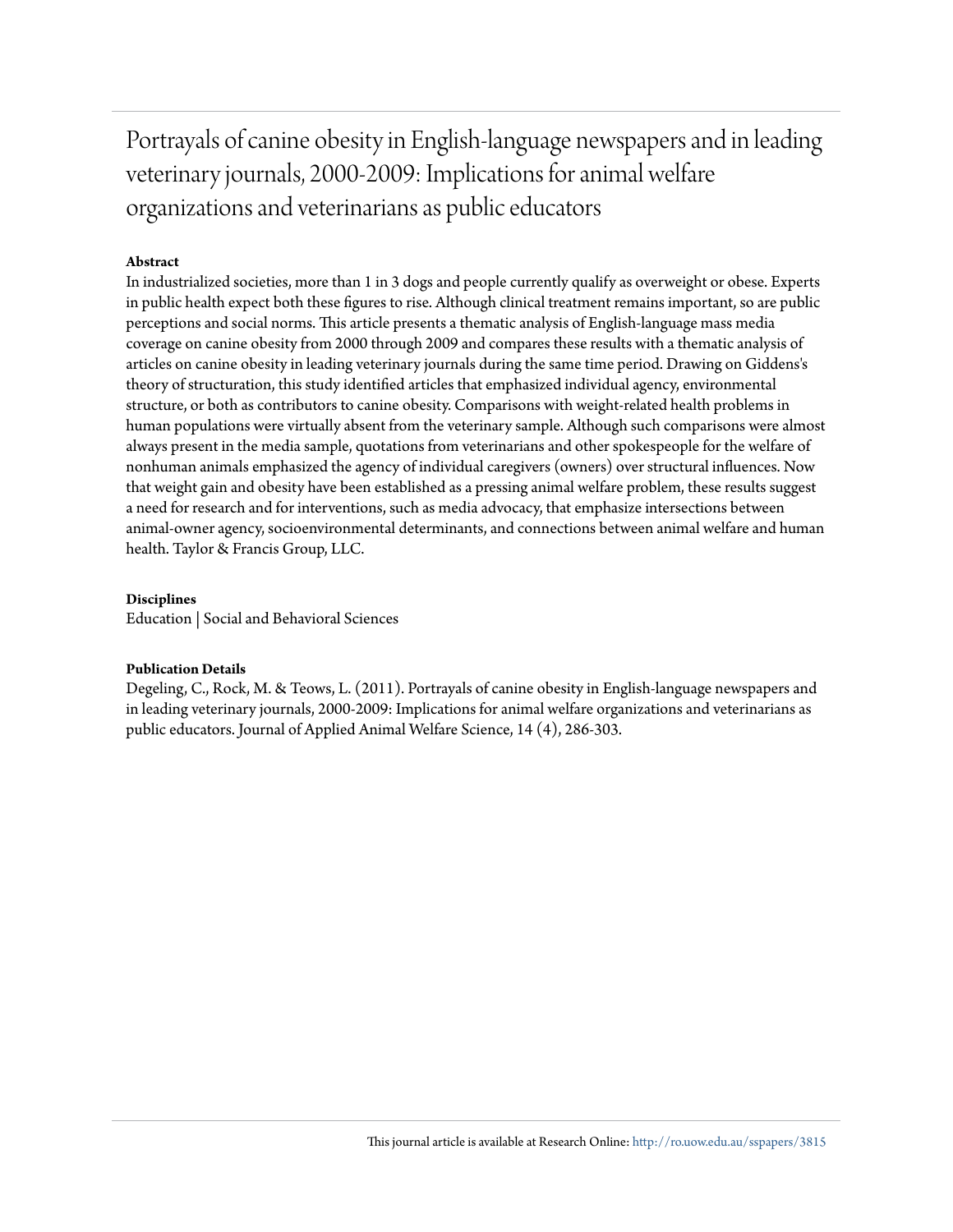#### **Postprint**

This is an Accepted Manuscript of an article published in the [*Journal of Applied Animal Welfare Science*] on [20 Sept 2011], available online at [http://www.tandfonline.com10.1080/10888705.2011.600160.](http://www.tandfonline.com10.1080/10888705.2011.600160)

#### **Please cite as:**

Degeling C, Rock M, & Toews L. (2011) Portrayals of canine obesity in English-language newspapers and in leading veterinary journals, 2000-2009: Implications for animal welfare organizations and veterinarians as public educators*, Journal of Applied Animal Welfare Science,* 14, 286-303. DOI: 10.1080/10888705.2011.600160 (paywalled).

# **Portrayals of canine obesity in English-language newspapers and in leading veterinary journals, 2000-2009: Implications for animal welfare organizations and veterinarians as public educators**

Degeling C, Rock M, & Toews L. (2011)

#### **ABSTRACT**

In industrialized societies, more than one in three dogs as well as people currently qualify as overweight or obese. Experts in public health expect both these figures to rise. While clinical treatment remains important, so are public perceptions and social norms. This article presents a thematic analysis of English-language mass media coverage on canine obesity from 2000 through 2009, and compares these results with a thematic analysis of articles on canine obesity in leading veterinary journals during the same time period. Drawing on Giddens' theory of structuation, articles that emphasised individual agency, environmental structure or both as contributors to canine obesity were identified. Comparisons with weight-related health problems in human populations were virtually absent from the veterinary sample. While such comparisons were almost always present in the media sample, veterinarians and other animal welfare spokespeople were quoted in ways that emphasized the agency of individual owners over structural influences. Now that weight gain and obesity have been established as a pressing animal welfare problem, these results suggest a need for research and for interventions such as media advocacy that emphasizes intersections between animal-owner agency and socio-environmental determinants, and connections between animal welfare and human health.

#### **INTRODUCTION**

Canine obesity is an emerging and complex problem facing companion animal owners and health care providers in many Cosmopolitan societies. By definition obesity occurs when a dog is at least 15% over its ideal weight; less well defined, a dog is generally considered to be overweight when it is 10-15 % heavier than the ideal. It is estimated that between 20- 40% of pet dogs in Britain, Australia and North America are overweight or obese (Lund, Armstrong, Kirk, & Klausner, 2006; McGreevy, Thomson, Pride, Fawcett, Grassi, & Jones, 2005). The underlying cause of weight gain and obesity in pet dogs is most often described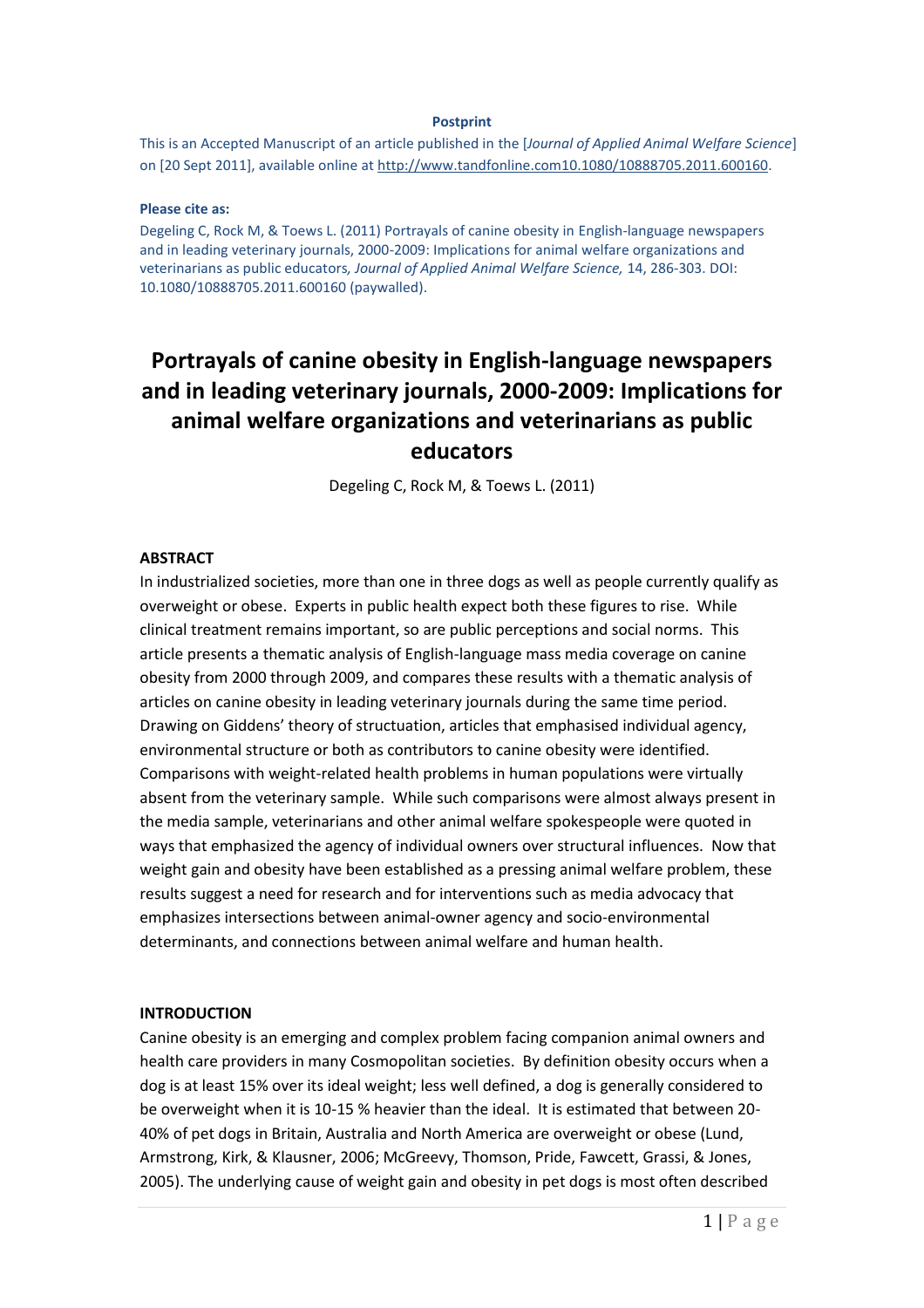as a positive mismatch between energy intakes in the form of food, and energy outputs determined by the duration and intensity of exercise (Burkholder & Toll, 2000). The occurrence of obesity in dogs is a veterinary medical and welfare concern because it is a health risk for other chronic diseases such as diabetes, osteoarthritis, heart failure, cancer, and the quality of life and longevity of the affected animal (German, 2006; Laflamme, 2006).

Anything that lowers a dog's metabolic rate (increasing age, neutering status or underlying disease) will increase its risk of developing obesity, as do certain breed-related genetic predispositions (e.g. Labradors and Cocker spaniels). While what can loosely be described as endogenous biological factors are important, there is also clear evidence that obesity in dogs is also affected by the owner's food management strategies, exercise levels and other socially-mediated factors (Bland, Guthrie-Jones, Taylor, & Hill, 2009). The risks described above are mediated through their combined effects on the animal's basal metabolic rate, food-seeking behaviour and levels of physical activity. Consequently, current conceptions of this condition treat the owner as an intervening variable in the balance between dietary intake and the energy expenditure. Owners typically determine the amount of calories consumed, and their choices and capacities can promote more or less physical activity through walking or playing with their animal. Therefore 'types' of owner can promote 'lifestyles' that increase the risks of canine obesity. The epidemiological profile of typical owners of 'at risk' dogs are: overweight people themselves; individuals on lower incomes; and, older people who are relatively inactive and spend much more time in the company of their pets (Courcier, Thomson, Mellor, & Yam, 2010; Kienzle, Bergler, & Mandernach, 1998).

From this perspective, dogs at risk of obesity are those whose owners provide too much food, too little opportunity for exercise, or both. Treatment strategies have tended to emphasize only one of these factors. Dietary therapy is considered to be the "cornerstone to weight management in dogs" (German, 2006, 1944S). Any number of specialised diets have been developed and marketed as the frontline treatment for pet obesity problems. These diets typically aim to restrict calories while still permitting satiation – thereby minimizing the potential for unwanted begging and food seeking behaviours. Trials suggest that dietary restriction takes much longer to work in owned animals than in experimental studies (German, Holden, Bissot, Hackett, & Biourge, 2007). Poor dietary compliance through continued overfeeding has consistently been identified as the most likely reason for slow weight loss, leading to owner frustration and eventual treatment failure (Laflamme, 1995; Rohlf, Toukhsati, Coleman, & Bennett, 2010). It has been suggested that overfeeding occurs for various reasons including the owner's inattention to the calorie-content of the diet, attempts to control their dog's scavenging behaviour, misplaced generosity, or explicitly to nurture feelings of love between them and their animals (Kienzle et al., 1998; McGreevy et al., 2005).

Veterinarians and animal welfare agencies find the most difficult problem to tackle in formulating their approach to canine obesity is the behaviour of the owner (Bland, Guthrie-Jones, Taylor, & Hill, 2010; Morris, 2009). Veterinarians often report that significant numbers of their clients do not recognise that their animal is over-weight, or their contribution to the problem. Of those that do, many individuals, families or both find it difficult to adopt appropriate patterns of feeding and exercise behaviour in the longer term. While owner education is seen as critical to combating this problem, there has also been a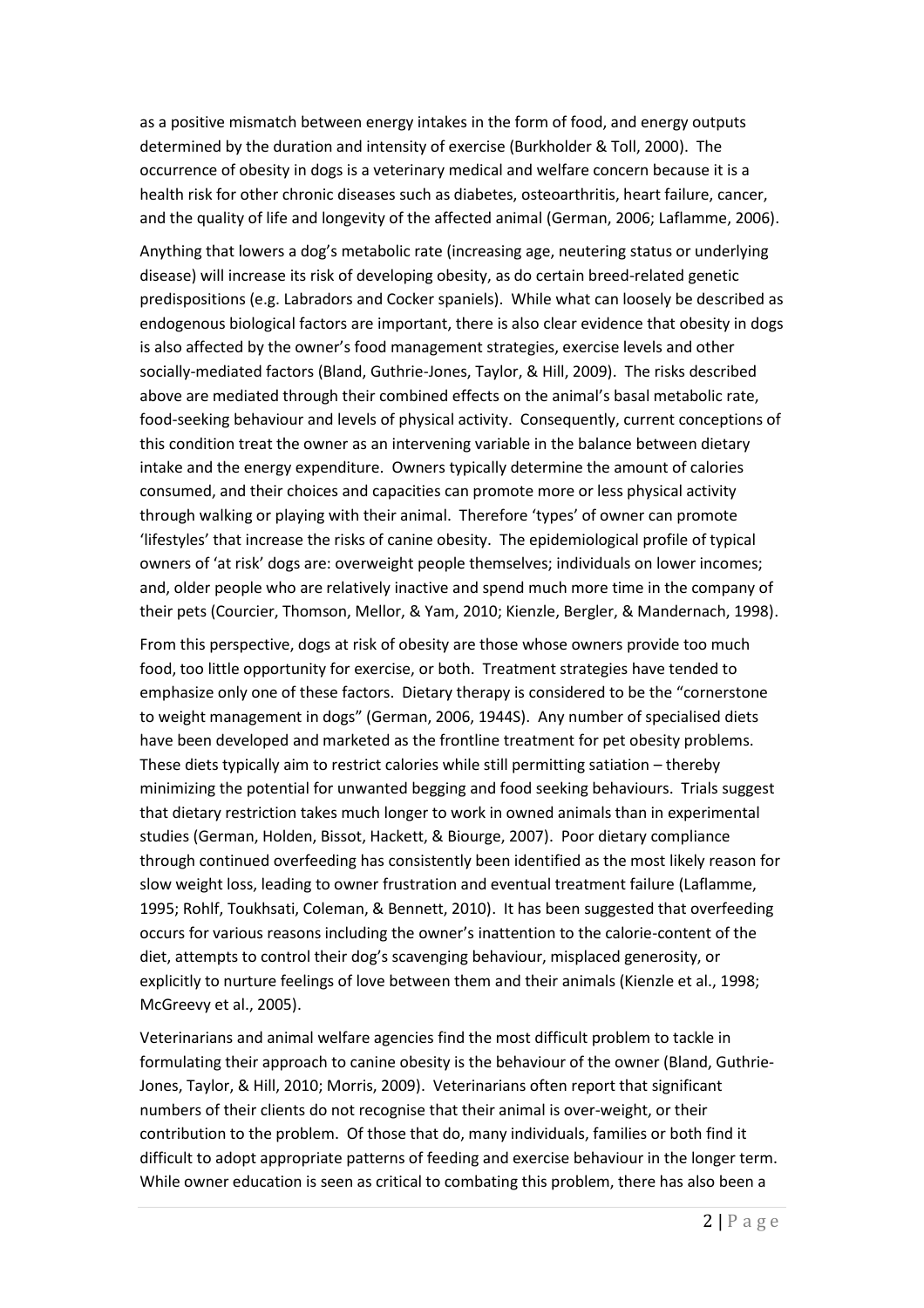concerted campaign to educate veterinarians as to how to diagnose the condition, understand the health risks, and communicate this information as part of effective monitoring and treatment strategies. Based on current estimates, the incidence of this condition is set to continue to rise, prompting a concerted campaign to raise awareness about the causes and consequences of obesity in companion animal populations, and about effective strategies for treating canine patients (German & Morgan, 2008). This information has been disseminated through two channels. Veterinarians have been informed of research results through professional publications, while owners have been targeted through the propagation of these findings through newspapers and other mass media.

Media coverage reflects, amplifies, and can also inform public perceptions and social norms (Oliver & Lee, 2005; Saguy & Almeling, 2008). Public health professionals and researchers have sought to harness the media influences on public perceptions and social norms through media campaigns and media advocacy (Kline, 2006; Wallack & Dorfman, 1996). By serving as credible sources in media coverage, health professionals serve as role models and public educators (Chapman, 2004). Perhaps because healthcare professionals identify with credible spokespeople in media coverage of health issues, media coverage has also been demonstrated to influence practices such as prescribing patterns (Maclure, Dormuth, Naumann, McCormack, Rangno, Whiteside et al., 1998). In other words, the influences on practicing professionals include their initial training, continuing professional education activities such as conferences and journal clubs, outreach by industry representatives, and mass media coverage. By influencing the knowledge and views of veterinary professionals in clinical practice and in the role of an expert media source, publications in leading veterinary journals on the subject of overweight dogs may also play a vitally important albeit indirect role in public education. Although there are only a handful of studies that examine the effectiveness of veterinary public health media-campaigns — and these focus on rabies prevention — we can safely assume that veterinary publications and representations in the media may influence public perceptions in ways that matter for human and animal health.

The main purpose of this study is to invite further consideration of veterinary and animal welfare professionals as public educators in relation to the societal and cultural dimensions of weight gain and obesity. There is a substantial corpus of research on the impact of expert- and media-representations of the causes, consequences and meaning of obesity in human populations, and their influence upon the popularity of different types of intervention (Barry, Brescoll, Brownell, & Schlesinger, 2009; Evans, Finkelstein, Kamerow, & Renaud, 2005). In essence, these forms or modes of intervention occur on a continuum. At one end, attempts to curb obesity focus on individual owners; for example, publicity campaigns have been designed to encourage people to exercise regularly. At the other end of this continuum are measures that focus on changing environmental attributes. Measures to increase the walkability of a residential neighbourhood are an example of a structural intervention to prevent and curb obesity. Between them are mixtures of both intervention types. By framing this continuum with reference to Anthony Giddens' (1984) theory of structuation, we can describe 'agency' as a function of an individual's capacity to make choices about their actions or behaviour, and 'structure' as the social and physical environment that constrain the actions of individuals. It is important to remember that agency and structure interact. For our purposes, the salient insight is that agency and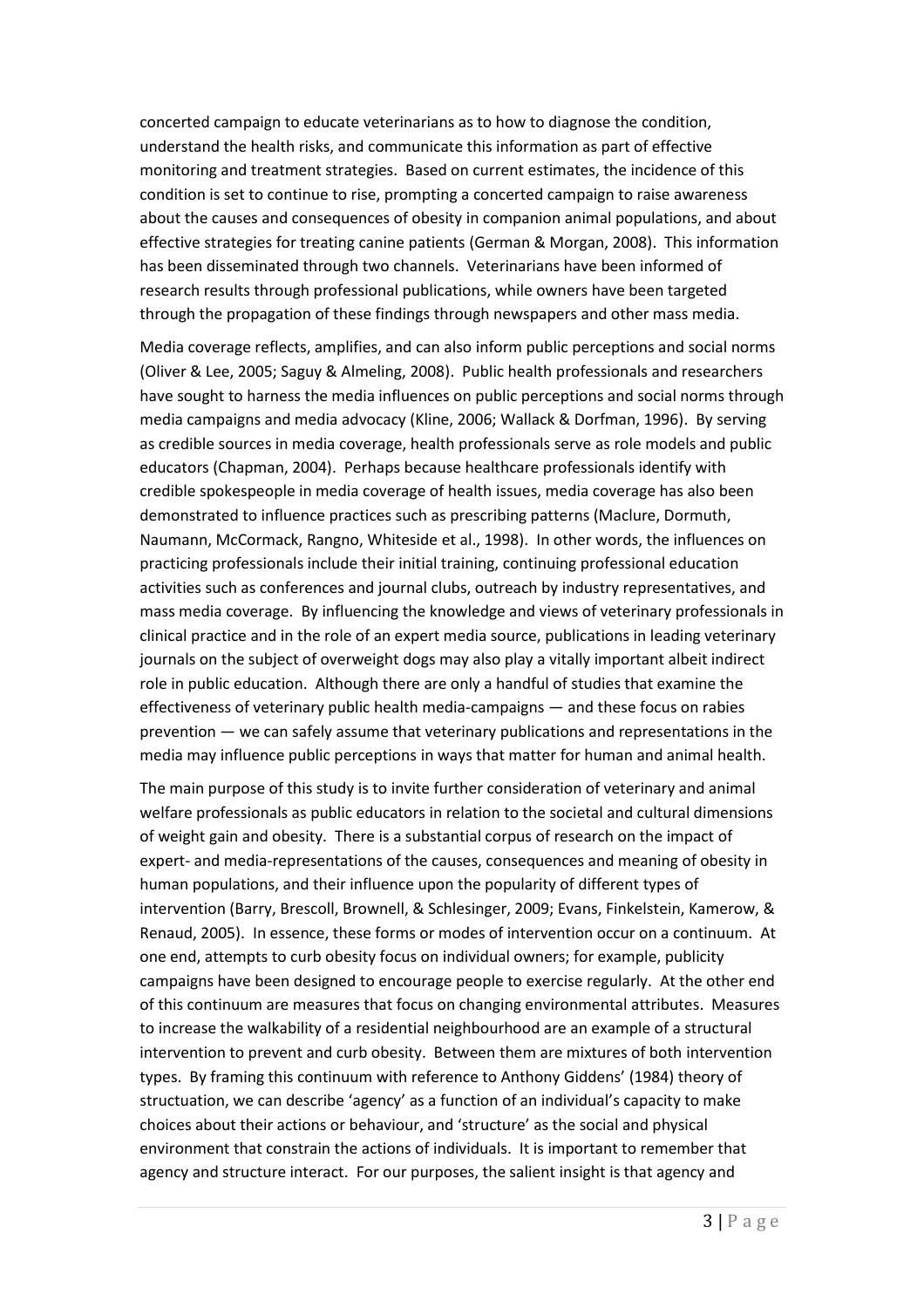structure both give rise to sets of social practices and thereby shape the world we inhabit. Now that companion animals tend to be considered as fully-fledged family members while also continuing to serve as familiar referents in popular culture, media portrayals of overweight dogs stand to exert considerable influence on how citizens view this animal welfare concern as well as related issues in human populations. Educating the public has long been a preoccupation for animal welfare advocates. It is our position that in the contemporary period, it is becoming an increasingly important role for veterinarians in companion animal practice as well as for animal welfare societies.

# **MATERIALS AND METHODS**

To identify media coverage on canine obesity, the database *Newspaper Source* (EBSCO) was searched using the following terms as textwords: (overweight or obes\* or fat) and (dog\* or canine\* or pet\*) for the period 1 January 2000 through 31 December 2009, identifying and downloading 435 full-text of items. Newspaper Source is a database that catalogues and archives the contents of many major and regional newspapers in North America, the United Kingdom and Australia. These include: *USA Today*, *New York Times*, *Washington Post*, *Toronto Star* (Ca), *The Times* (UK), *Daily Mail* (UK) and *The Australian*. Pretesting confirmed that this search strategy would produce a larger and more heterogeneous sample of news reports, while still including all the coverage that focussed more narrowly on obesity. Duplicate articles and those that were not immediately relevant to canine obesity were discarded, after which 219 unique articles remained to be analyzed.

The media sample was then read, catalogued manually, reread several times, and compared by the lead author — both chronologically and across the corpus — in order to distil the meanings and messages promulgated by the media coverage of canine obesity, and to track prominent concepts, differences, and themes (Bryman, 2001). Next, a keyword search was undertaken of the media corpus to confirm and to extend the preliminary thematic analysis, using the following pairs of terms: "diet" OR "eat"; "control" OR "treat", "walk" OR "exercise", and "lifestyle" OR "environment." The results from keyword searching were then tabulated in matrix form and displayed visually as descriptive statistics in charts (Miles & Huberman, 1994). Regular discussions among the authors served to generate additional inquires and to validate insights as they emerged (Stewart, 1998). This approach is consistent with ethnographic content analysis (ECA), which is a qualitative research method for interpreting documents in context (Krippendorff, 2004). Drawing on both numerical and narrative data, ECA involves constant comparison and enables researchers to generate insights about how documents promote particular ways of understanding, interpreting and responding to an issue or event (Altheide, 1987).

The media analysis revealed a prominent role for veterinary research in establishing canine obesity as a newsworthy topic, and so the study was extended to veterinary publications. The key database for veterinary publications, *C.A.B. Abstracts* (OVID) was searched with a more sensitive strategy, using the following subject headings/thesaurus terms: (adipose tissue or body fat or body mass index or obesity or overfeeding or overweight or weight control or weight gain or weight reduction) and dogs. Results were limited to articles published in English between January 2000 to December 2009. A total of 301 records were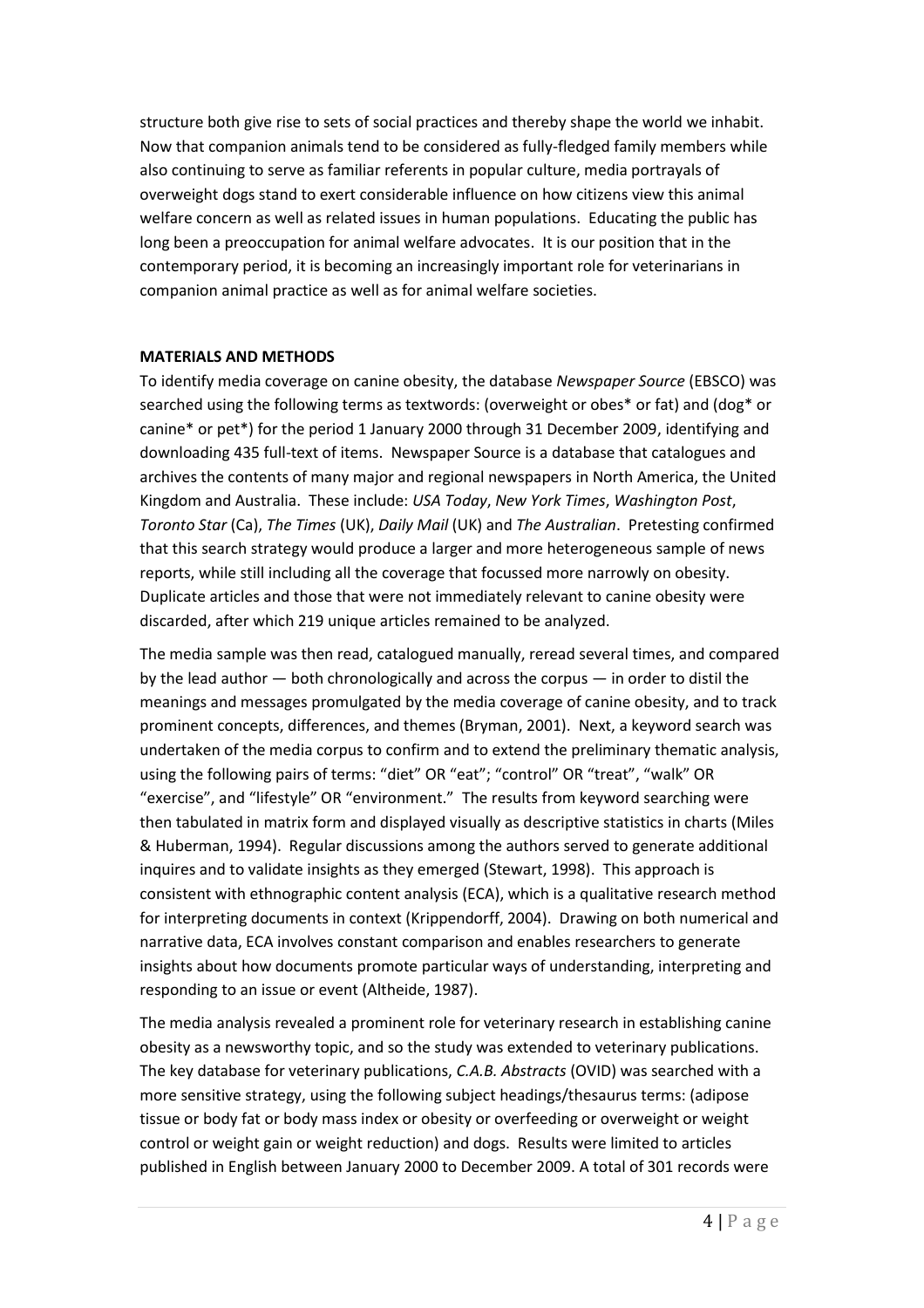retrieved. The search was then refined by restricting the dataset to publications in twelve high-impact veterinary journals: the *Journal of the American Veterinary Association,* the *Australian Veterinary Journal*, the *American Journal of Veterinary Research*, *In Practice* (UK), the *Journal of Veterinary Internal Medicine*, the *Journal of Veterinary Pharmacology and Therapeutics*, *Veterinary Clinics of North America* (US), *Journal of the American Animal Hospital Association*, *Preventive Veterinary Medicine*, *Journal of Small Animal Practice*, *The Veterinary Times* (UK), and *The Veterinary Record* (UK). These journals were selected because of their relative prestige, wide readership or both amongst companion animal practitioners in North America, the United Kingdom and Australia. Duplicate and nonrelevant materials were removed manually, which left 76 articles to be analyzed. Following the same analytic procedures and approach described above for the media analysis, the veterinary articles were then examined, coded and sub-divided on the basis of the primary thematic focus into the following categories: diet, health risks, exercise, veterinarycontributions, owner contributions, and obesity as a secondary factor in another disease. A keyword search of the veterinary professional publications was then conducted using the pairs of search terms derived from the media analysis. After that, the veterinary thematic analysis was compared with the media thematic analysis.

# **RESULTS**

Weight gain and obesity in dogs had become a prominent animal welfare concern by 2009, in both the popular media and in leading veterinary journals. Even in satirical commentaries published in the mass media, the overall tone of the coverage was sympathetic to animal welfare. The topic appears to be firmly lodged by 2009; the phenomenon of overweight and obese dogs was no longer presented as 'breaking news' to readers of veterinary journals or to members of the general public, but as a perennial problem. In keeping with our approach to these materials we will present our analysis of the media coverage before turning to our analysis of the professional literature. Notwithstanding the importance of peer-reviewed knowledge to veterinary perceptions of the causes, consequences and meaning of canine obesity — and thus how they communicate with clients and how journalists construe and explain the issue — media coverage is the most publically-visible portrayal of how animal owners should understand the problem and its likely solutions.

# *Thematic Analysis of Media Coverage on Overweight Dogs:*

Media interest in canine obesity is part of a larger story about a global obesity 'epidemic' affecting human populations, and by extension, their companion animals. Consequently, human comparisons are common currency in newspaper articles. The co-incident and increasing rate of obesity in human populations is almost always mentioned early on to describe and characterize the problem. A typical example appeared in *The Toronto Star* in 2003:

The old wives' tale holds that people start to look like their pets. Turns out it's the other way around: North America's pets are starting to look like their owners – overweight (Schmid, 2003, LO6).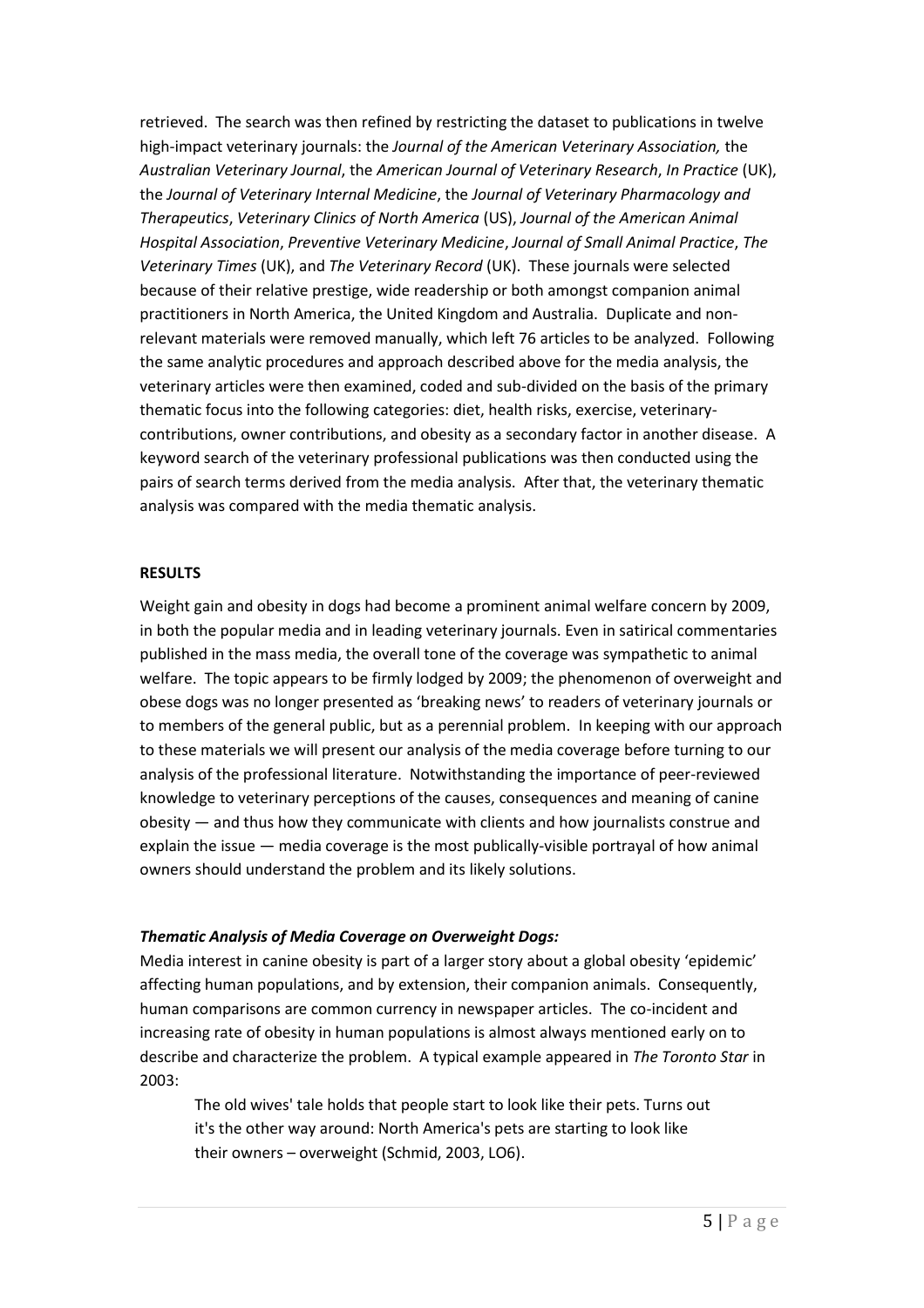Once the connection has been suggested, the media report usually introduces a professional voice, typically a veterinarian, to describe the associated risks to canine health and what this phenomenon means for pet owners. Most newspaper articles mention at least two issues that are thought to be central to the problem. As our choice of keyword pairs suggests, most prominent are concerns surrounding the diet and opportunities for physical activity people provide for their pet animals, and how these two factors are shaped by their relationship and shared lifestyle.

Each of the thematically paired terms also represent a set of descriptors that point to specific causes of and remedies for canine obesity. Notably each *causal* theme can also be broken down into *agentic* and *structural* elements. For example "diet" and "eat" refer to the quantity and content of foodstuffs available to the animal, both as a cause and a potential remedy. Owners have agency over the type and amount of food their dogs eat, while the nutritional composition of the diet is part of the structure that shapes the effects these choices have on the animal. Buying the appropriate type of food for your dog is not the same as also restricting the amount fed to ensure the animal does not receive more calories than it needs. Similarly terms like "walk" and "exercise" are interchangeable, and can be seen to represent or encode broad concern with levels of physical activity; whereas the terms "lifestyle" and "environment" broadly signified that the owner's social context or daily routines somehow factored into dogs becoming overweight. Acknowledging that the dog also has agency—dogs can beg for food, or be frightened of walking near busy roads—in our corpus, articles that focussed on human agency in owner-animal interactions included the word "control," the word "treats," or both.

| <b>Keyword</b><br>Pair | <b>Identified Problem</b>                  | <b>Agentic, Structural, or Mixed</b><br><b>Emphasis</b> |
|------------------------|--------------------------------------------|---------------------------------------------------------|
| diet & eat             | Owners feed too much of the wrong<br>foods | agentic                                                 |

# **Figure1. Keyword Table**

"We are not about getting people prosecuted but we are about getting the message across of the dangers and the need for vets to be vigilant about getting owners to put overweight pets on a diet.'' (Whitfield, 2002, 9)

The best solution to overweight pets and overweight pet owners is the same: Eat less and exercise more. (Editorial, 2006)

| exercise & walk  <br>Pet dogs do not get enough exercise |
|----------------------------------------------------------|
|----------------------------------------------------------|

"[M]ore dogs than cats were overweight because they relied on their owners to take them out to exercise" (Utton, 2002, 25)

"Instead of rewarding our dogs with exercise and attention, we are just throwing them treat after treat after treat …. As a result, they are becoming seriously overweight and are reluctant to go for walks or run it off." (Sims, 2007, 35)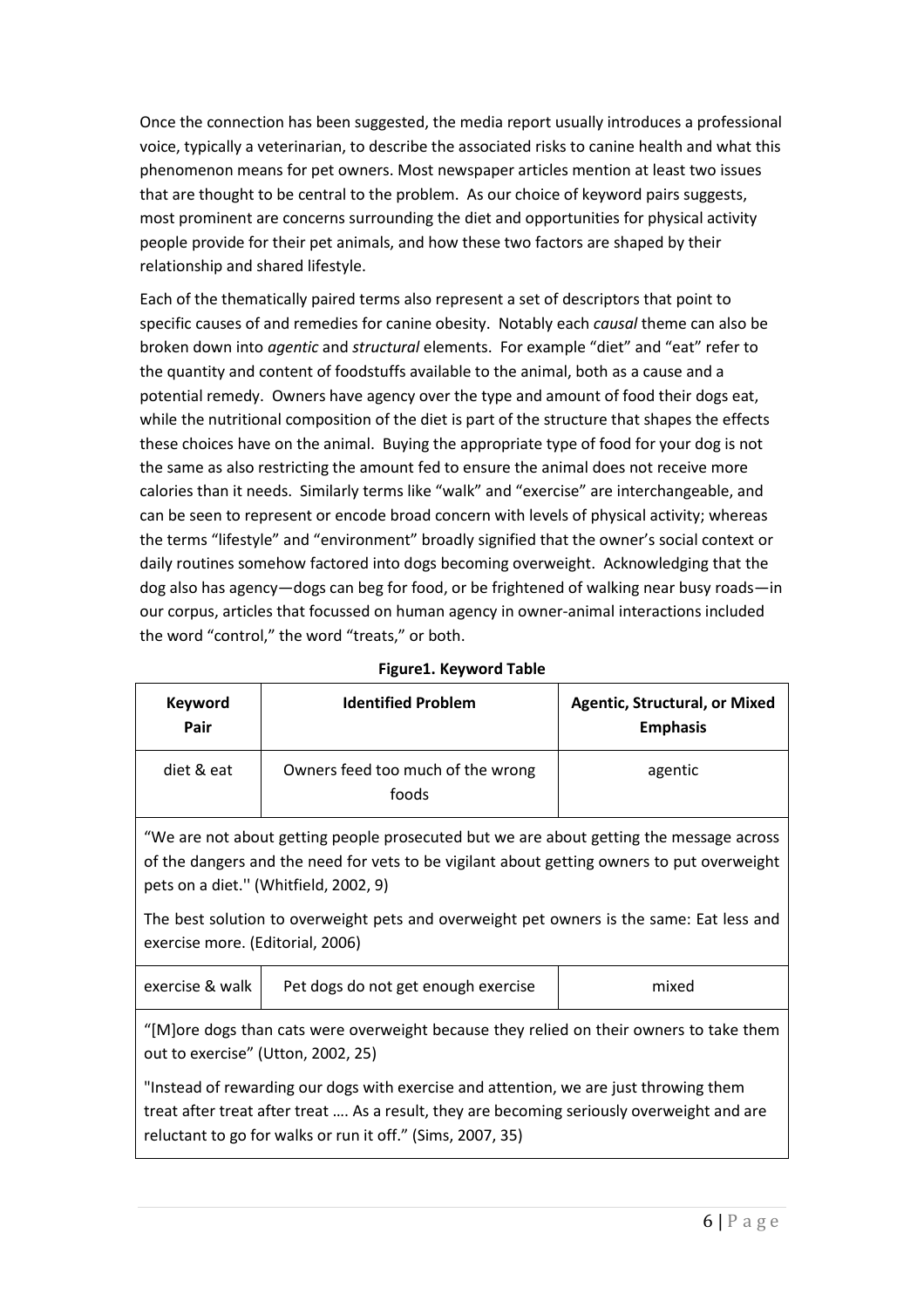| control & | Owners need to be disciplined | agentic |
|-----------|-------------------------------|---------|
| treats    |                               |         |

Best treat for pets: Restraint (Hayes, 2007, )

"We control the situation," Ward said. "Dogs and cats can't open the refrigerator. They can't have that midnight snack unless you provide it. But they look at us with those big doe eyes and we give in." (Morgan, 2006)

| lifestyle & | Owners and dogs now live in a way | mixed |
|-------------|-----------------------------------|-------|
| environment | conducive to an imbalance between |       |
|             | diet and exercise                 |       |

AUSTRALIAN'S inactive lifestyle and poor diet is killing our dogs and cats, animal experts claim. (Florez, 2002, 29)

Dogs are increasingly exhibiting the canine equivalent of a lifestyle built on the twin pillars of home-delivered pizza and all-day Sky Sport. (Hamilton, 2004,9)

By the end of the ECA phase of the analysis, it became apparent that in our corpus, each of these keyword pairs was predominantly used to refer to owner agency, structural influences or both. The themes often intersect, as would be expected for a condition as complex as canine obesity [figure 1]. Nonetheless, tabulation of these result indicated patterns in the emphasis and frequency of these themes [figure2]. Diet was the most prominent theme; being at least mentioned in 73% of all news reports. Statements with a strong structural emphasis were rare and referenced personal agency as well: for example, "The main cause is a combination of more palatable, high-calorie diets coupled with urbanisation" (Florez, 2002, 29). By contrast, discussions surrounding the theme of food were almost entirely about owner choices and behaviours. Exercise was also a prominent theme [55%]. In coverage mentioning physical activity levels, the emphasis was more likely to be mixed, reflecting both structural and antigenic influences on an owner's capacity to exercise their animal appropriately. Notably, as the decade progresses, descriptions of the role of food and physical activity were increasingly framed by discussions about owners needing to take control of themselves, their living situation and their animal's food-seeking behaviour, thereby returning to human agency [34% of all media reports]. Finally, explicit references to the role of environment and lifestyle were relatively sparse [18%]. Those that were present tended to acknowledge that the other causal elements interact, and focus on how modern environments influence human habits and lifestyle choices, rather than canine behaviour.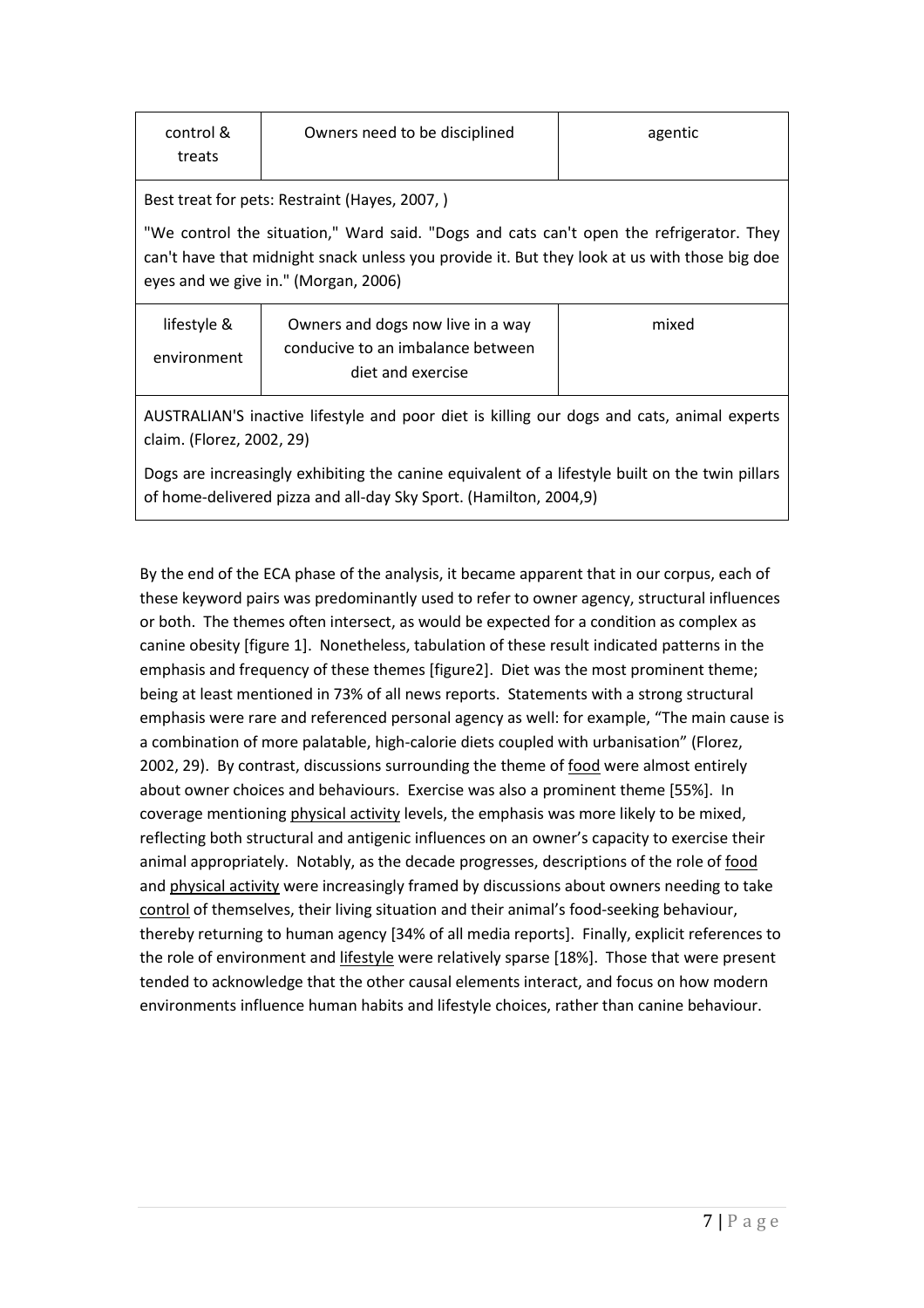

*Figure 2: Frequency of canine obesity coverage in our newspaper sample and presence of selected keywords, 2000-09*

Our analysis of the media sample indicates that connections and correlations between humans and domestic animals are often used to frame stories on animal obesity, but owner agency is emphasised, and the possible implications of this shared health risk are almost entirely unexamined. Only occasionally are structural influences such as demographic changes (e.g., more single person households, aging), urbanisation (e.g., apartment living), paid work (e.g., longer working hours, increased participation of women in the paid labour force), or sedentary pastimes of owners (e.g., television) mentioned as causal contributors to the number of overweight dogs. Crucially, responsibility for these environmental contributors is placed almost entirely on animal owners.

# *Thematic Analysis of Veterinary Articles on Overweight Dogs*

The frequency of publications on canine obesity and weight-related issues in the veterinary professional literature shows a similar pattern to that of our press sample – with both peaking in 2007. Notably, veterinary surveys and epidemiological reports of the increasing incidence of overweight pet dogs initiate much of the subsequent media interest in the problem. Like newspaper reports it is rare for an article on canine obesity not to mention multiple issues [figure 3]. Nonetheless, aside from four recent review articles in our sample that focused explicitly on the every-day interconnections between these factors the remaining 72 research studies emphasized a single central theme. In other words, the veterinary articles in the sample were typically restricted in scope to comprehensively elucidating only one causal factor, consequence, or possible point of intervention [see figure 3].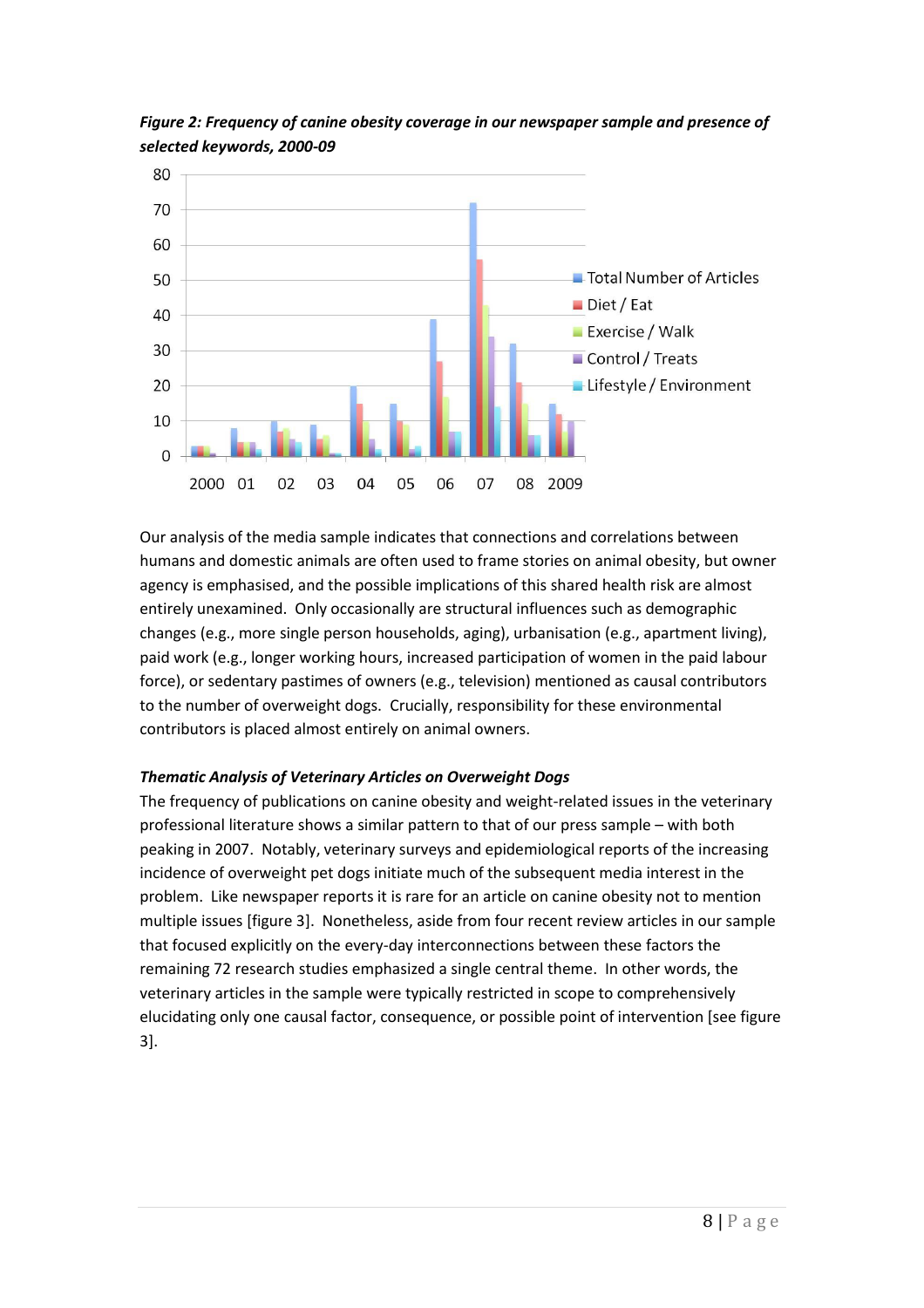

*Figure 3: Causes of and Solutions for Overweight Dogs according to Leading Veterinary Journals, 2000-2009*

As you might expect, articles that appeared in the peer-reviewed veterinary literature were much narrower in focus and more likely to address biological rather than behavioural aspects of weight-related issues in dogs. As a 'structuated' discourse, the most salient difference between the professional and media samples was the meaning of the word "diet". In the veterinary scientific literature this term is used to refer to the properties of different types of pet-food, instead of owners and overfeeding. Consequently the umbrella term "dietary factors" is commonly deployed to talk about both the agentic and structural aspects of energy intake in canine obesity management. In those articles where an explicit distinction is drawn between the composition of the diet, and the owner's control over what the animal eats, terms like "feeding management" or "dietary plans" are employed. It is also interesting to note that in the news-sample, veterinarians and animal welfare organizations cautioned against the use of the new diet pills for dogs. The reason given was that such pharmaceutical fixes could mask more important animal welfare problems. In contrast, publications in the veterinary literature were restricted to studies of safety and efficacy with intimations on how this drug might be used to initiate rapid weight loss in animals whose health and welfare precludes a traditional approach.

Despite the differences in meaning of the term diet, the increasing frequency of discussions about control in both the professional and media discourses indicates that individual behaviours and choices surrounding diet and exercise are strongly emphasised. Most veterinary articles implicitly identified owner behaviour as both a cause of and solution for overweight dogs, but without contextualizing that behaviour in terms of structural influences that might be a barrier to effective obesity management. Those that did were actually from reader-friendly publications for community-based veterinarians such as the *Veterinary Times* (e.g. Brown, 2009).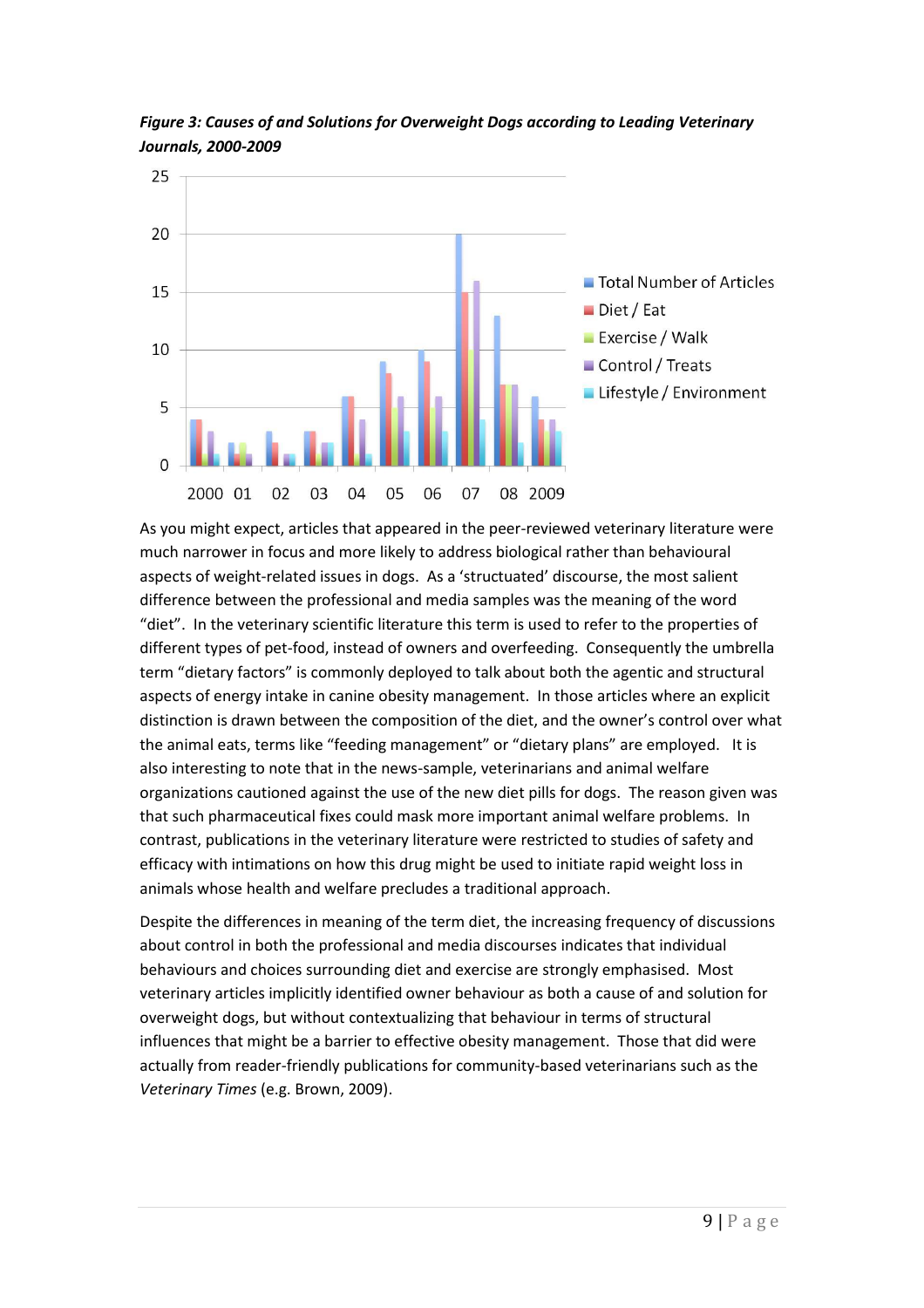

*Figure 4: Central Theme of Leading Veterinary Articles on Weight Gain in Dogs, 2000-2009* 

The relative inattention to how structure might influence agency was confirmed by classifying the 76 veterinary articles in our sample by central theme. The results shown in Figure 4 suggest that apart from articles on dietary factors and co-morbidities, the next most frequent type of publication are those that report on the efficacy, safety and proper use of new drug-based interventions. Notably the market release and promotion of the appetitesuppressing pharmaceuticals *Yartvin* and *Slentrol* corresponds with the peak in veterinary and media article numbers in 2007 [Figure 2 & 3]. Owner behaviours and veterinary roles how veterinarians should describe, measure and diagnose obesity—receive some explicit scholarly attention; as does the frequency with which companion animal clinicians consider the weight and bodily condition of their patients. And yet in all, only a small number of research publications focus squarely either on veterinary or on owner roles (n=9). Those articles that sought to accommodate and account for all of the known factors were review articles, and not empirical tests of their interactions and relative contributions in promoting canine weight gain in contemporary urban societies.

## **DISCUSSION**

Our findings are hardly surprising. Past studies of how the media reports on chronic disease suggest that instead of social determinacy being central to the causal story, the problem is usually framed as one of individual discipline and compliance, which, if needed, can be aided by a clinically orientated intervention (Gollust & Lantz, 2009; Kim & Willis, 2007). Consequently the owner's (in)ability to change the structural and environmental issues that promote companion animal obesity—things like a lack of time and/or space to exercise; animal by-laws; and perceptions of neighbourhood safety—are downplayed in the media. It is arguable that the overarching effect of continually pulling focus to the behaviours and choices of individuals is that these reports typically represent canine obesity as a simple nutritional problem caused by ignorant and irresponsible owners. An Australian veterinarian identified the rationale for this focus:

Denial in owners is a major problem ... Busy people, instead of taking their pets for walks, feel sorry for them and give them food ... they think they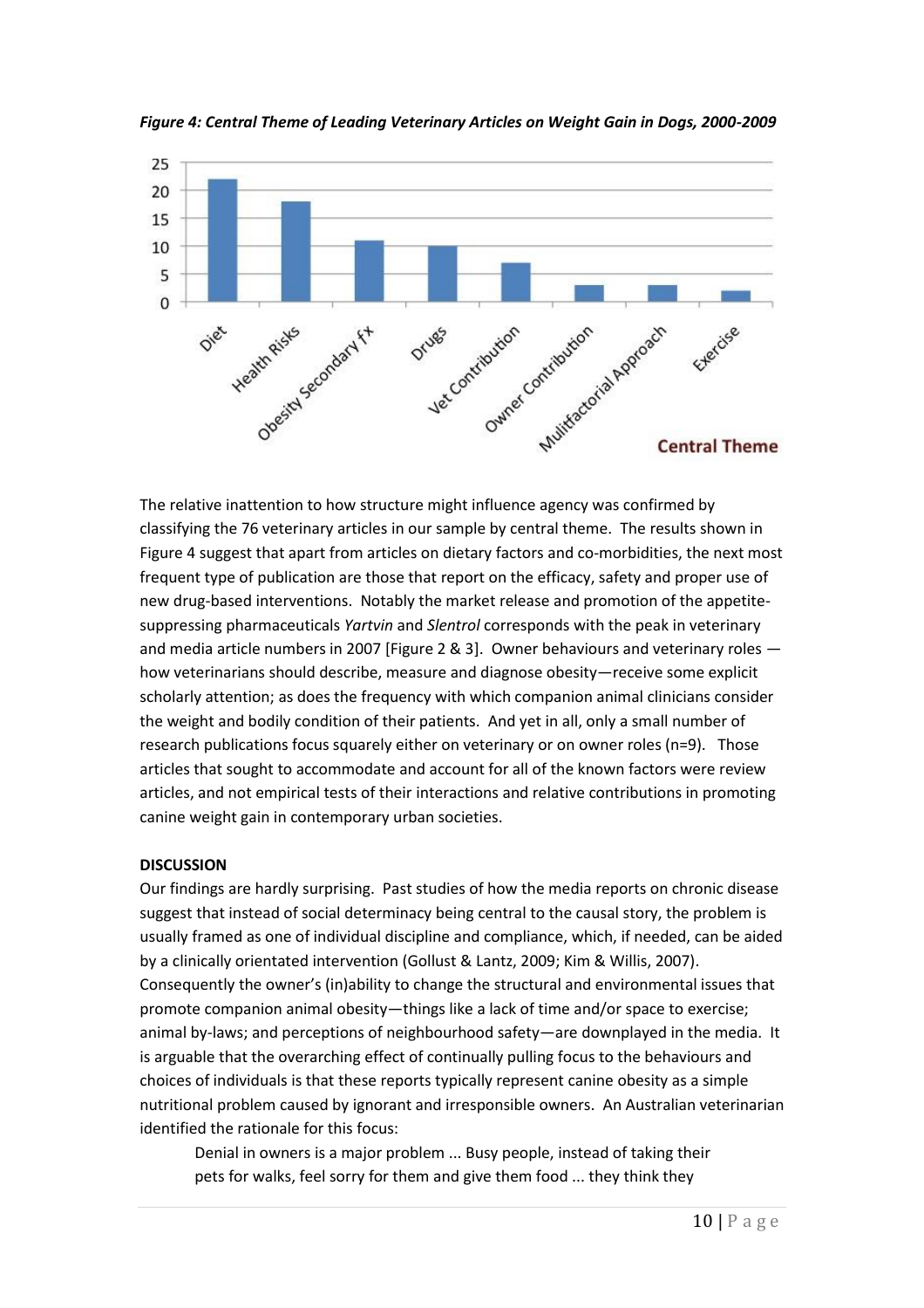are doing their pets a favour but in fact they're killing them. (Walliker, 2006, WO4)

While the chain of events described above is no doubt common in veterinary experiences of the problem—and modifying owner behaviour is central to any lasting solution—the causal attribution seeks only to reinforce the need for owner compliance and therefore remains relatively shallow.

Instead of recognising that sometimes people are constricted in choices and in their capacity to change their circumstances, typically the message conveyed to the public via the media is that over-weight pets are paying for the failings of individual owners. Veterinarians and animal welfare organizations consistently legitimate this message as expert resources. Implicit in this communication pattern is the claim that the only realistic solution to this social problem is individual in nature. The veterinary literature conveys a similar message. Aside from the handful of review articles, all of which appeared towards the end of the decade (Bars, 2009; Brown, 2009), what is perhaps most striking from our examination of the veterinary professional literature is the lack of an explicit engagement with the structural context—the lifestyle and environment —shared by the afflicted animal and their owner. Moreover, these same environments underlie the major health concerns for human populations in industrialized countries worldwide.

Researchers concerned about canine obesity as an animal welfare issue have surveyed the extent of canine obesity, investigated which people are most likely to over-feed their dogs, and evaluated weight-loss programs designed for both dogs and their human companions (Kienzle et al., 1998; Kushner, Blatner, Jewell, & Rudloff, 2006; Rohlf et al., 2010). Such intervention strategies that only focus on changing how individuals exercise their agency, typically only target high-risk cases. Yet as demonstrated over twenty-five years ago by Geoffrey Rose (1985) the causes of incidence rarely mirror the causes of individual cases. In practical terms this means that treating sick individuals does little to prevent sickness in populations. Consequently, while targeted interventions that focus on individual behaviour can certainly be defended in terms of practicality and ethics, an interventionist approach that is based on the question of why overweight individuals differ from those of normalweight in the same population will differ fundamentally from an intervention approach that is based on the question of why so many weight-related health problems are currently present in industrialized urban populations. The latter approach guides this discussion of our findings. It is based on preventing incidence — that is, paying attention to how agency and structure interact to help stem the continual creation of new high-risk cases.

While companion animal veterinarians are beginning to consider the influence of environmental factors and formulate interventions for populations of 'at risk' overweight and obese animals (Bland et al., 2009; Bouthegourd, Kelly, Clety, Tardif, & Smeets, 2009), the vast majority of research pertaining to treatment and prevention remains focused on dietary modification, owner behaviour and drug-based interventions (Rohlf et al., 2010; Roudebush, Schoenherr, & Delaney, 2008). These are focussed on agency. Furthermore, given that the effects of weight-related conditions are not limited to the highest-risk members of canine population, even modest improvements can have a greater impact on overall population health. Public perceptions and social norms regarding issues such as physical activity and nutrition appear to impact on the health of both human and canine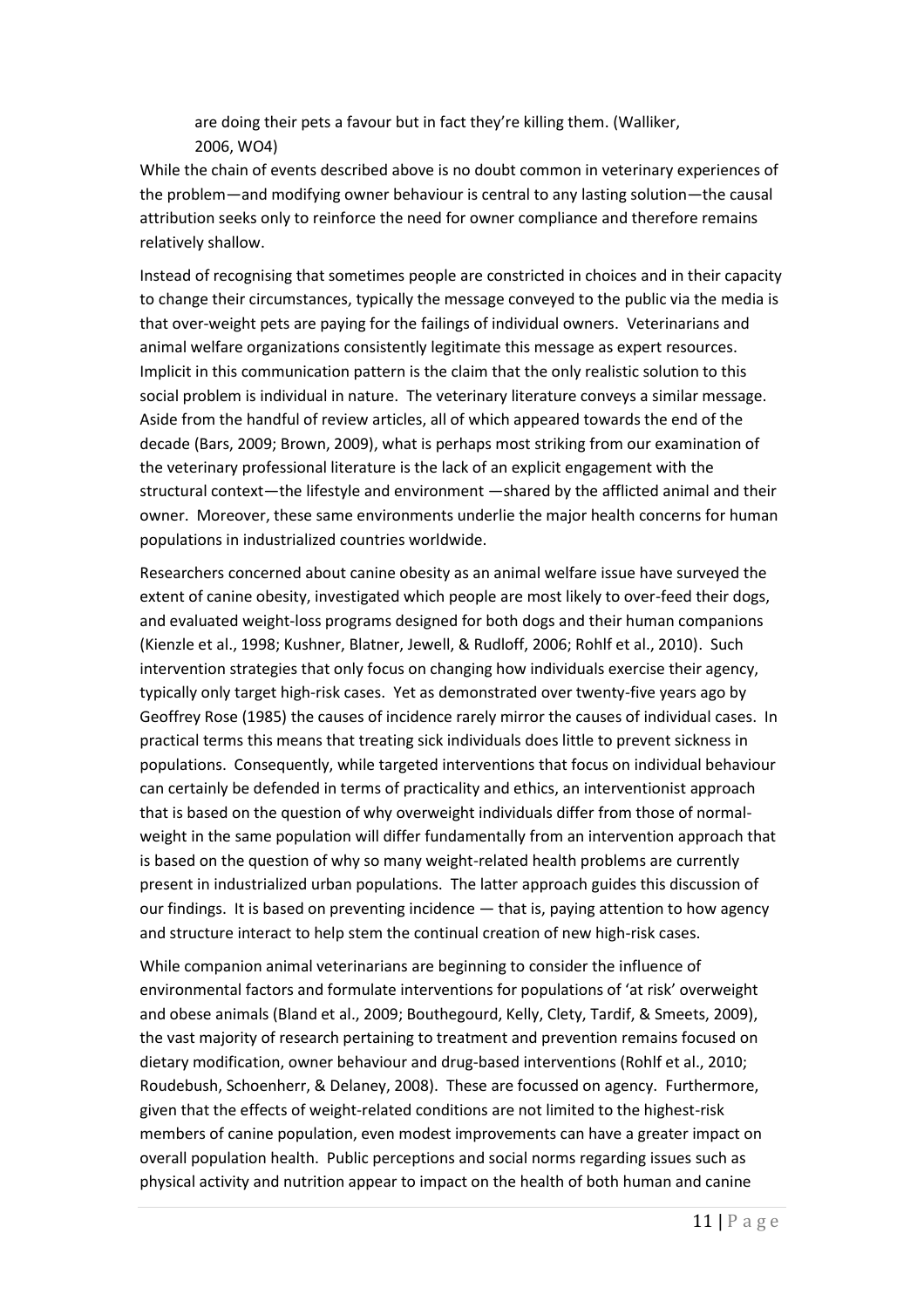populations (Brown & Rhodes, 2006; Hayley Cutt, Giles-Corti, & Knuiman, 2008 ; Rohlf et al., 2010). Yet, interventions to shift public perceptions and social norms — and ultimately, to improve health outcomes — are unlikely to have wide-reaching effects if they exclusively target high-risk cases (Rose, 1992).

Recent studies indicate that owner income, working hours, diets and exercise patterns all have an influence upon the risk of excess weight in pet dogs, as they do in human populations (Courcier et al., 2010; Heuberger & Wakshlag, 2010; Nijland, Stam, & Seidell, 2010). These investigations have all appeared in 2010, and were not necessarily published within high profile veterinary journals, and thus were not included in our study. Overall, questions as to structural factors and social determinants of canine obesity remain unaddressed in the veterinary literature. This absence is unsurprising. Most veterinary research into the causes, health consequences and treatment of canine obesity is funded by stakeholders such as pet-food and pharmaceutical companies who have a vested interest in addressing these problems from a perspective that seeks to promote specific types of clinically-focused interventions. The lack of structural context in this literature does, nonetheless, have implications for how veterinary practitioners understand and respond to socially-mediated heath risks for chronic degenerative diseases. More concern has been registered in leading veterinary journals with genetic differences between dog breeds than with the contribution of owners and veterinarians and their ability to reshape or overcome structural barriers that promote what are loosely described as 'obesogenic' environments. And yet, surely, the rising incidence of weight-related health problems in canine populations cannot be attributed to genetic mutations since WWII, but to changes in the social context and physical setting in which these animals are embedded.

Our examination of public perceptions via media coverage and veterinary publications that stand to influence veterinarians in their capacity as public educators is a unique contribution to the literature on overweight dogs. The analysis opens up many questions for further discussion and future research. In terms of research design, the main strength of the study is the emphasis on exploration (Stewart, 1998), which led inductively to linking and comparing the content of popular media with that of professional publications. The sample sizes are small and should not be seen as strictly representative, and that is why we have limited our presentation to descriptive statistics and to inferences drawn through qualitative comparisons. The rigour and thus confidence in our analysis comes from an in-depth examination based on immersion in the dataset, informed by the professional expertise represented in our team, including more than fifteen years spent by the lead author in veterinary practice with companion animals in the UK and Australia. Even with small sample sizes, it is possible that our selection of materials is more influential than what might first appear to be the case. We deliberately narrowed our sample of veterinary content to articles published in journals that are likely to be most influential, and in doing so we deliberately included some 'reader-friendly' publications that often recast academic research with practical application in mind. Also, while our media analysis is based on 219 unique articles, many of these media items would have been reprinted with minor or no editing in multiple publications, in print and on-line.

It is ironic that during the same period in which canine obesity has been established in the mass media as an animal welfare problem caused by certain types of animal owners, a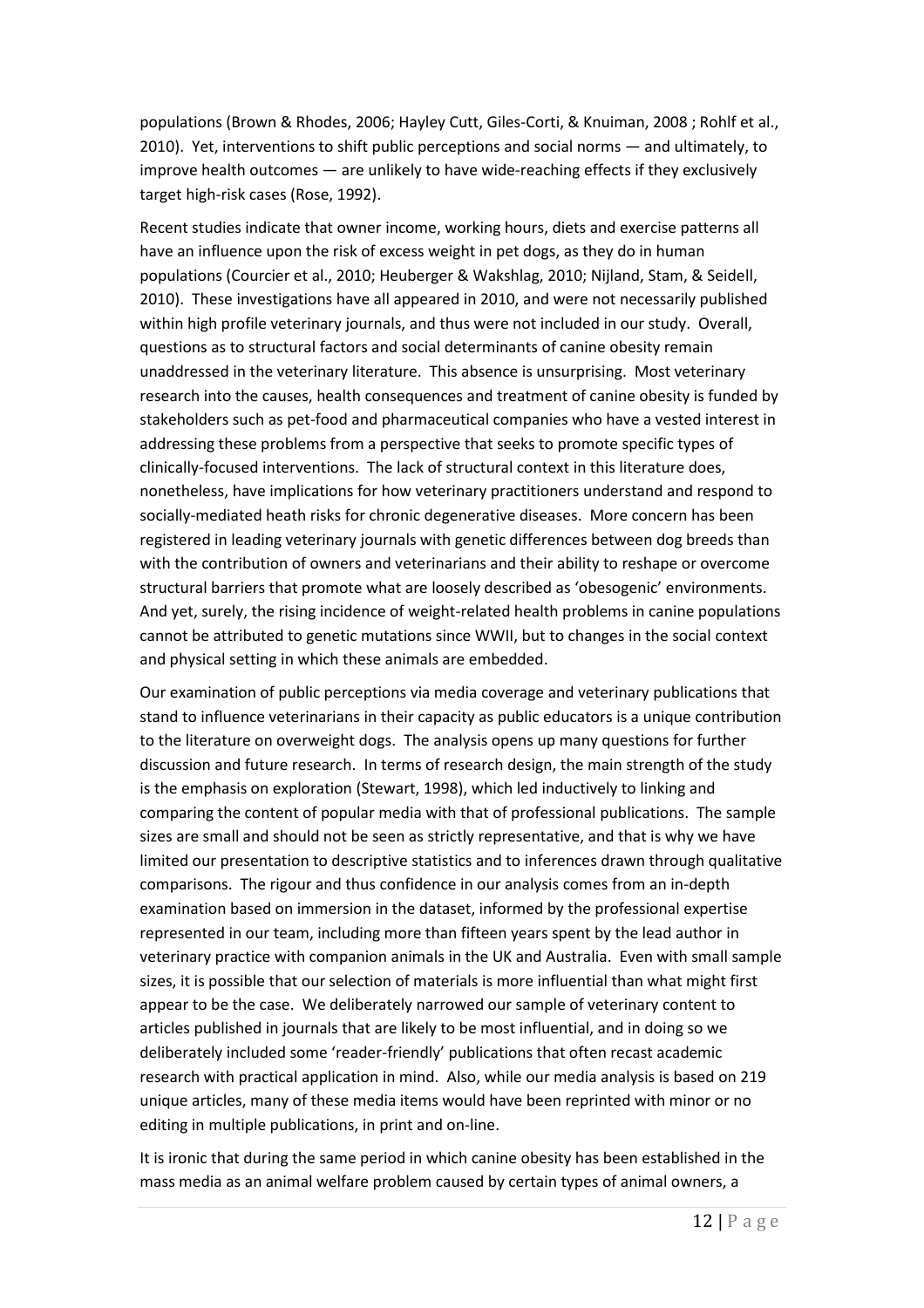growing body of literature on the health of human populations attests to the positive influence that dogs can play in facilitating regular exercise (Brown & Rhodes, 2006; Cutt, Giles-Corti, Knuiman, & Burke, 2007). This positive role was occasionally mentioned in our sample of media coverage on overweight dogs, but not explored in any depth that went beyond relationships of individual people with individual dogs. One reason might be that the veterinary literature tends to emphasize diet over physical activity, and veterinary practitioners may be more likely to focus on over-feeding than on under-exercising, including when they are quoted in the media. There is a role for veterinarians and animal welfare agencies in promoting structural interventions that would complement and even synergistically enhance the efficacy of the current focus on individual cases. Urban design that encourages walking as well as positive feelings about their neighbourhoods are among the factors that have been shown to support moderate exercise for large numbers of people, and these factors have a 'dog angle' (Brownson, Baker, Housemann, Brennan, & Bacak, 2001; Cutt et al., 2008; Kaczynski & Henderson, 2008). While owners are most likely to benefit from dog-walking, there is some evidence that dog-walking can serve as a kind of informal neighbourhood patrol that augments perceptions of safety, which may encourage non-owners to walk as well (Boneham & Sixsmith, 2006; Wood, Shannon, Bulsara, Pikora, McCormack, & Giles-Corti, 2008).

Overfeeding is a major problem that needs to be addressed. By also focusing on community engagement and encouraging participation it is arguable that the veterinary profession can more effectively stem the canine obesity problem, while also promoting activities that provide human health benefits. Examples of efforts down this path include programs by organisations such as the Cinnamon Trust in the UK, which, amongst other things, puts owners and voluntary dog-walkers in contact with each other [www.cinnamon.org.uk]. Nevertheless, it must be noted that the influence of dogs on people's physical activity is not uniformly positive; for example, loose dogs appear to act as a deterrent, notably for women in neighbourhoods in North America that are predominantly Black or Hispanic (Frank, Kerr, Rosenberg, & King, 2010; Sallis, King, Sirard, & Albright, 2007). Moreover, to the extent that social inequality increasingly manifests in weight gain among people and in their dogs, but also has the potential to promote human health, attention must be paid to addressing overweight dogs as an animal welfare concern in ways that do not further undermine the capacity of lower-income people who live in rented apartments to benefit physically, mentally and emotionally from canine companionship (Shore, Petersen, & Douglas, 2003). While caution is needed, we think that these positive connections between human and canine health merit further examination, and animal welfare organizations could, and therefore should, play crucial roles.

## **References**

Altheide, D. L. (1987). Ethnographic Content Analysis. *Qualitative Sociology,* 10(1), 65-77. Barry, C. L., Brescoll, V. L., Brownell, K. D., & Schlesinger, M. (2009). Obesity Metaphors: How Beliefs about the Causes of Obesity Affect Support for Public Policy. *Milbank Quarterly,* 87(1), 7-47.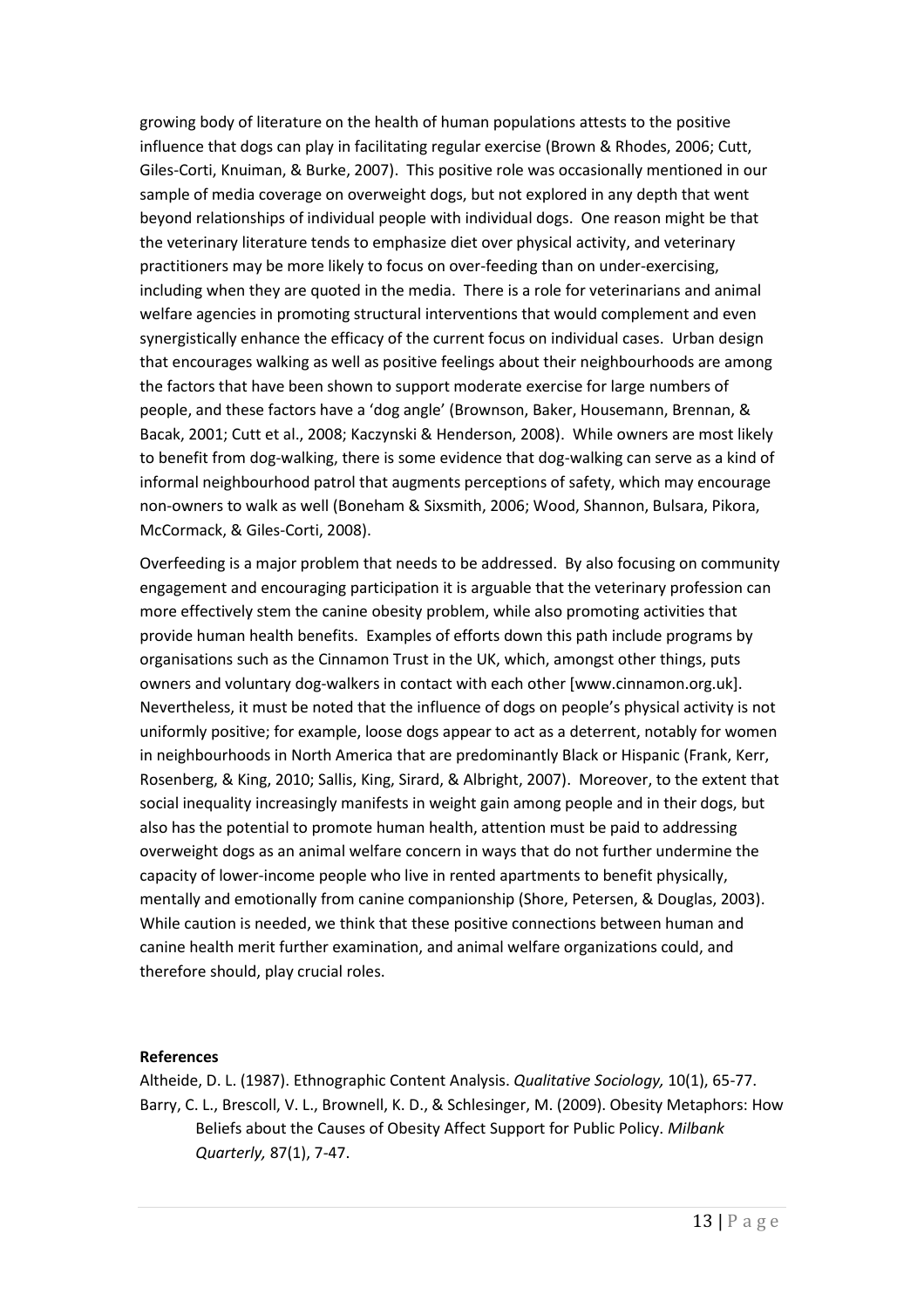- Bars, C. F. l. (2009). Small animal obesity: effective control, management and care. *Veterinary Times,* 39(7), 10, 12.
- Bland, I. M., Guthrie-Jones, A., Taylor, R. D., & Hill, J. (2009). Dog obesity: Owner attitudes and behaviour. *Preventive Veterinary Medicine: Schwabe Symposium 2008,* 92(4), 333-340.
- Bland, I. M., Guthrie-Jones, A., Taylor, R. D., & Hill, J. (2010). Dog obesity: Veterinary practices' and owners' opinions on cause and management. *Preventive Veterinary Medicine,* 94(3-4), 310-315.
- Boneham, M., & Sixsmith, J. (2006). The voices of older women in a disadvantaged community: issues of health and social capital. *Social Science & Medicine,* 62(2), 269- 279.
- Bouthegourd, J.-C., Kelly, M., Clety, N., Tardif, S., & Smeets, D. (2009). Effects of Weight Loss on Heart Rate Normalization and Increase in Spontaneous Activity in Moderately Exercised Overweight Dogs. *Intern J Appl Res Vet Med,* 7(4), 153-164.
- Brown, S., & Rhodes, R. (2006). Relationship among dog ownership and leisure-time walking in western Canadian adults. *Am J Prev Med.,* 30, 131.
- Brown, V. (2009). Dealing with weighty matter of small animal obesity problems. *Veterinary Times,* 39(7), 14, 16.
- Brownson, R. C., Baker, E. A., Housemann, R. A., Brennan, L. K., & Bacak, S. J. (2001). Environmental and Policy Determinants of Physical Activity in the United States. *Am J Public Health,* 91(12), 1995-2003.

Bryman, A. (2001). Social Research Methods. Oxford: Oxford University Press

- Burkholder, W., & Toll, P. (2000). Obesity. In M. Hand, C. Thatcher, R. Reimillard, P. Roudebush, M. Morris & B. Novotny (Eds.), Small animal clinical nutrition pp. 401- 430). Topeka, KS: Mark Morris Institute.
- Chapman, S. (2004). Advocacy for public health: a primer. *J Epidemiol Commun H,* 58(5), 361-365.
- Courcier, E. A., Thomson, R. M., Mellor, D. J., & Yam, P. S. (2010). An epidemiological study of environmental factors associated with canine obesity. *Journal of Small Animal Practice,* DOI: 10.1111/j.1748-5827.2010.00933.x.
- Cutt, H., Giles-Corti, B., & Knuiman, M. (2008). Encouraging physical activity through dog walking: Why don't some owners walk with their dog? *Preventive Medicine,* 46(2), 120-126.
- Cutt, H., Giles-Corti, B., Knuiman, M., & Burke, V. (2007). Dog ownership, health and physical activity: A critical review of the literature. *Health and Place,* 13(1), 261-272.
- Editorial. (2006). Our doggies, ourselves. St. Louis Post-Dispatch (MO): February 27.
- Evans, W. D., Finkelstein, E. A., Kamerow, D. B., & Renaud, J. M. (2005). Public perceptions of childhood obesity. *American Journal of Preventive Medicine,* 28(1), 26-32.
- Florez, M. (2002). Obesity killing our pets. Sunday Telegraph, The (Sydney): August 18
- Frank, L., Kerr, J., Rosenberg, D., & King, A. (2010). Healthy aging and where you live: community design relationships with physical activity and body weight in older Americans. *Journal of Physical Activity & Health,* 7 (Suppl 1), S82-90-S82-90.
- German, A. J. (2006). The Growing Problem of Obesity in Dogs and Cats. *J. Nutr.,* 136(7), 1940S-1946.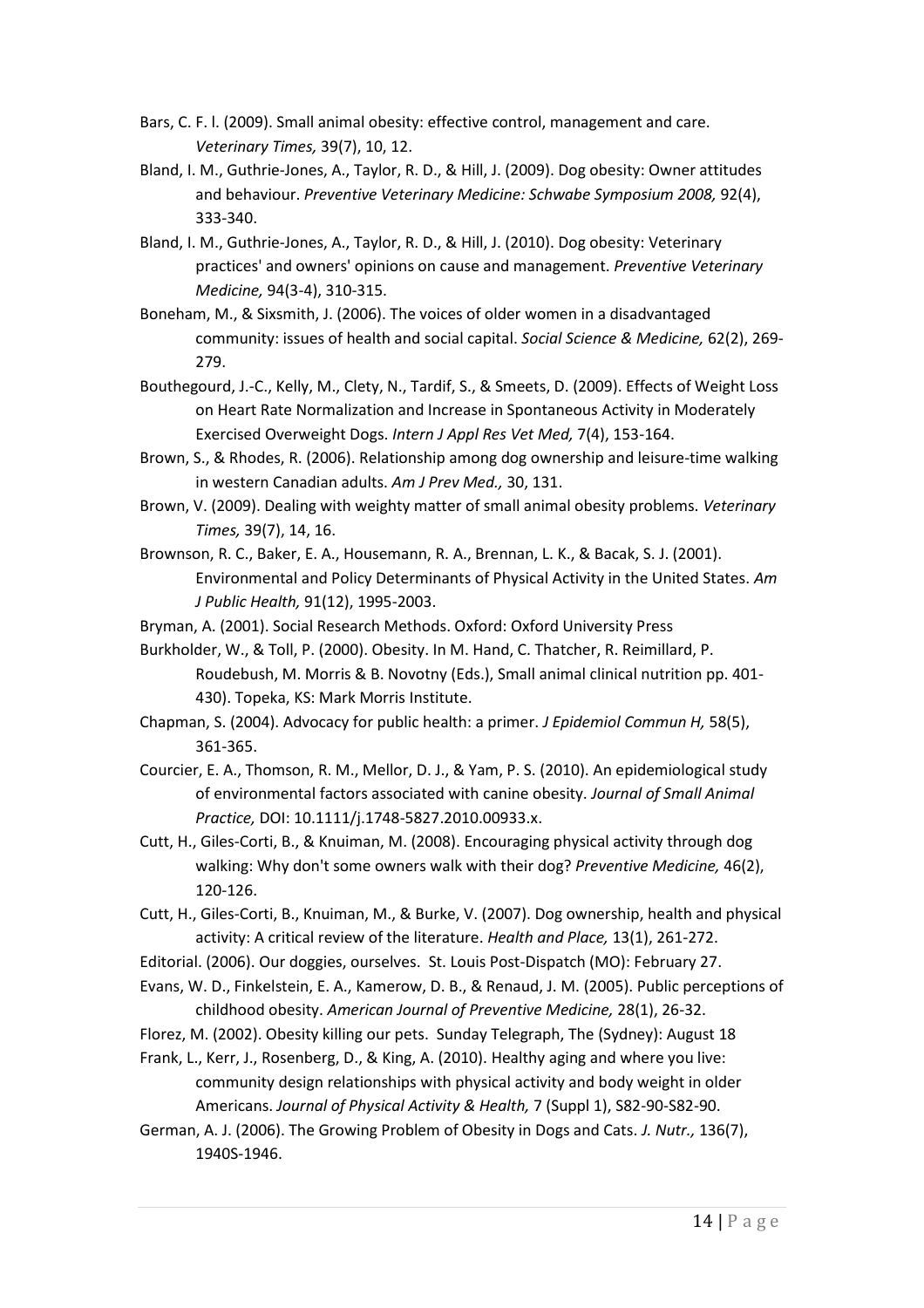- German, A. J., Holden, S. L., Bissot, T., Hackett, R. M., & Biourge, V. (2007). Dietary Energy Restriction and Successful Weight Loss in Obese Client-Owned Dogs. *Journal of Veterinary Internal Medicine,* 21(6), 1174-1180.
- German, A. J., & Morgan, L. E. (2008). How often do veterinarians assess the bodyweight and body condition of dogs? *Veterinary Record,* 163(17), 503-505.
- Giddens, A. (1984). The constitution of society: outline of the theory of structuration. Berkeley: University of California Press.
- Gollust, S. E., & Lantz, P. M. (2009). Communicating population health: Print news media coverage of type 2 diabetes. *Social Science & Medicine,* 69(7), 1091-1098.

Hamilton, A. (2004). Even poor old Fido's fighting the flab. The Times (UK): October 18.

- Hayes, L. (2007). Best treat for pets: Restraint. Valley News Dispatch (Tarentum, PA): November 22.
- Heuberger, R., & Wakshlag, J. (2010). The relationship of feeding patterns and obesity in dogs. *Journal of Animal Physiology and Animal Nutrition*, 10.1111/j.1439- 0396.2010.01024.x.
- Kaczynski, A., & Henderson, K. (2008). Parks and recreation settings and active living: A review of associations with physical activity function and intensity. *Journal of Physical Activity & Health,* 5(4), 619-632.
- Kienzle, E., Bergler, R., & Mandernach, A. (1998). A Comparison of the Feeding Behavior and the Human-Animal Relationship in Owners of Normal and Obese Dogs. *J. Nutr.,*  128(12), 2779S-.
- Kim, S.-H., & Willis, L. A. (2007). Talking about Obesity: News Framing of Who Is Responsible for Causing and Fixing the Problem. *Journal of Health Communication: International Perspectives,* 12(4), 359 - 376.
- Kline, K. N. (2006). A Decade of Research on Health Content in the Media: The Focus on Health Challenges and Sociocultural Context and Attendant Informational and Ideological Problems. *Journal of Health Communication: International Perspectives,*  11(1), 43 - 59.
- Krippendorff, K. (2004). Content analysis: an introduction to its methodology. Thousand Oaks, CA: Sage.
- Kushner, R. F., Blatner, D. J., Jewell, D. E., & Rudloff, K. (2006). The PPET study: people and pets exercising together. *Obesity Research,* 14(10), 1762-1770.
- Laflamme, D. P. (1995). The effect of weight loss regimen on subsequent weight maintenance in dogs. *Nutrition Research,* 15(7), 1019-1028.
- Laflamme, D. P. (2006). Understanding and Managing Obesity in Dogs and Cats. *Veterinary Clinics of North America: Small Animal Practice Dietary Management and Nutrition,*  36(6), 1283-1295.
- Lund, E. M., Armstrong, P. J., Kirk, C. A., & Klausner, J. S. (2006). Prevalence and risk factors for obesity in adult dogs from private US veterinary practices. *International Journal of Applied Research in Veterinary Medicine,* 4(2), 177-186.
- Maclure, M., Dormuth, C., Naumann, T., McCormack, J., Rangno, R., Whiteside, C., et al. (1998). Influences of educational interventions and adverse news about calciumchannel blockers on first-line prescribing of antihypertensive drugs to elderly people in British Columbia. *The Lancet,* 352(9132), 943-948.